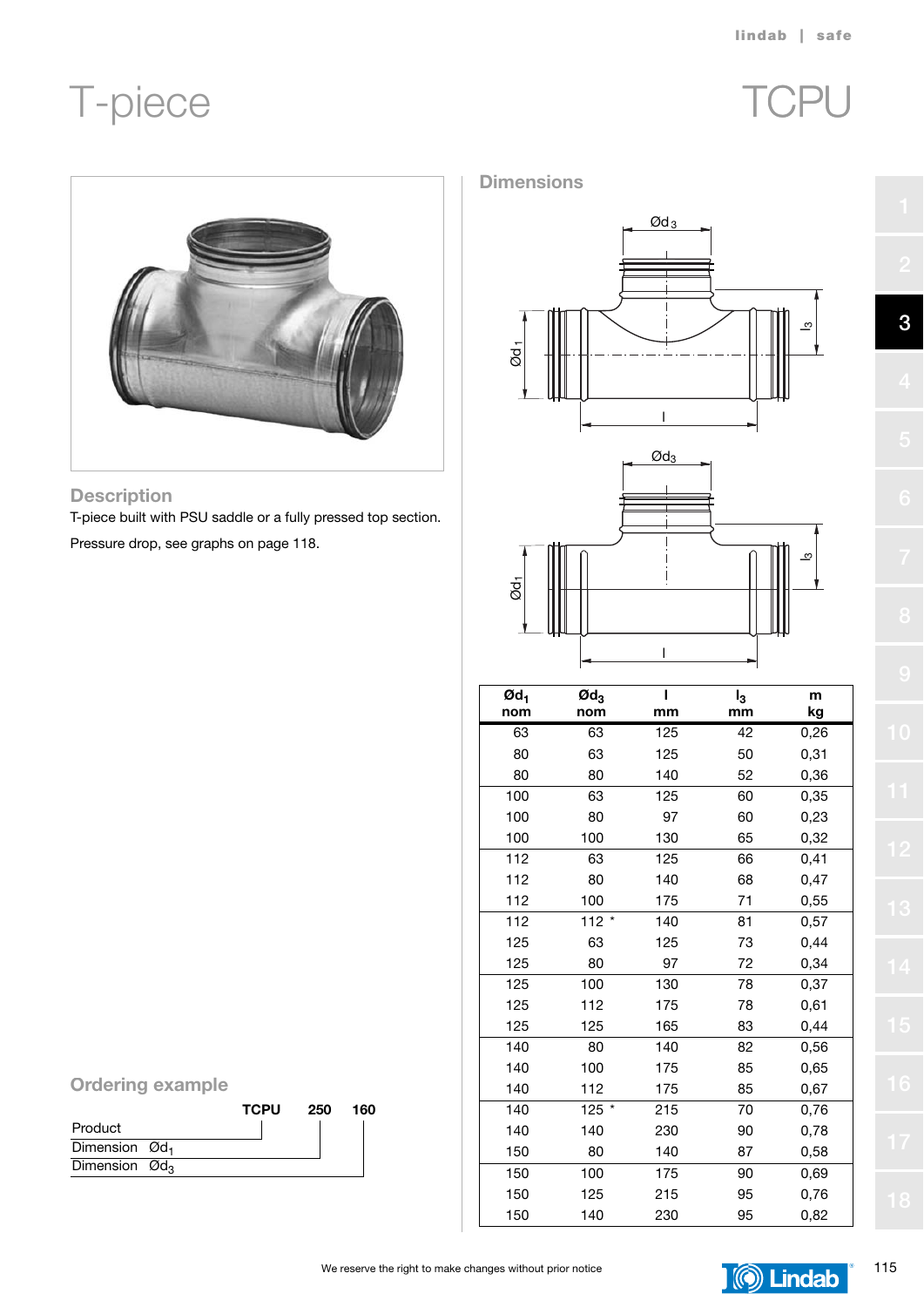**3**

# T-piece

|--|--|

| $\boldsymbol{\mathsf{Qd}}_1$<br>nom | $\boldsymbol{\text{O}}$ d <sub>3</sub><br>nom | ı<br>mm | $I_3$<br>mm | m<br>kg |
|-------------------------------------|-----------------------------------------------|---------|-------------|---------|
| 150                                 | 150                                           | 260     | 95          | 0,94    |
| 160                                 | 80                                            | 140     | 92          | 0,59    |
| 160                                 | 100                                           | 130     | 95          | 0,46    |
| 160                                 | 125                                           | 166     | 100         | 0,53    |
| 160                                 | 140                                           | 230     | 100         | 0,87    |
| 160                                 | 150                                           | 260     | 100         | 0,99    |
| 160                                 | 160                                           | 209     | 105         | 0,63    |
| 180                                 | 80                                            | 140     | 102         | 0,92    |
| 180                                 | 100                                           | 175     | 105         | 0,80    |
| 180                                 | 125                                           | 215     | 110         | 0,91    |
| 180                                 | 140                                           | 230     | 110         | 0,96    |
| 180                                 | 150                                           | 260     | 110         | 1,08    |
| 180                                 | 160                                           | 260     | 115         | 1,06    |
| 180                                 | 180                                           | 285     | 115         | 1,44    |
| 200                                 | 80                                            | 140     | 112         | 0,77    |
| 200                                 | 100                                           | 175     | 115         | 0,88    |
| 200                                 | 125                                           | 215     | 115         | 1,02    |
| 200                                 | 140                                           | 230     | 120         | 1,07    |
| 200                                 | 150                                           | 260     | 120         | 1,19    |
| 200                                 | 160                                           | 209     | 125         | 0,67    |
| 200                                 | 180                                           | 285     | 125         | 1,35    |
| 200                                 | 200                                           | 249     | 125         | 1,21    |
| 224                                 | 80                                            | 140     | 124         | 0,85    |
| 224                                 | 100                                           | 175     | 127         | 1,01    |
| 224                                 | 125                                           | 215     | 132         | 1,14    |
| 224                                 | 140                                           | 230     | 132         | 1,20    |
| 224                                 | 150                                           | 260     | 132         | 1,29    |
| 224                                 | 160                                           | 260     | 137         | 1,28    |
| 224                                 | 180                                           | 285     | 137         | 1,46    |
| 224                                 | 200                                           | 346     | 137         | 1,69    |
| 250                                 | 80                                            | 156     | 137         | 1,13    |
| 250                                 | 100                                           | 175     | 140         | 1,22    |
| 250                                 | 125                                           | 220     | 145         | 1,48    |
| 250                                 | 140                                           | 230     | 145         | 1,48    |
| 250                                 | 150                                           | 255     | 145         | 1,55    |
| 250                                 | 160                                           | 256     | 150         | 1,58    |
| 250                                 | 180                                           | 306     | 150         | 1,79    |
| 250                                 | 200                                           | 306     | 150         | 1,78    |
| 250                                 | 224                                           | 350     | 150         | 2,09    |
| 250                                 | 250                                           | 296     | 150         | 1,65    |
| 280                                 | 80                                            | 156     | 155         | 1,25    |
| 280                                 | 100                                           | 175     | 155         | 1,37    |
| 280                                 | 125                                           | 220     | 160         | 1,56    |
| 280                                 | 140                                           | 230     | 160         | 1,63    |
| 280                                 | 150                                           | 255     | 160         | 1,72    |
| 280                                 | 160                                           | 256     | 165         | 1,75    |
| 280                                 | 180                                           | 306     | 165         | 1,97    |
| 280                                 | 200                                           | 306     | 165         | 2,01    |

| $\boldsymbol{\mathsf{Qd}}_1$<br>nom | $\boldsymbol{\mathsf{O}}$ d <sub>3</sub><br>nom | ı<br>mm | $I_3$<br>mm | m<br>kg |
|-------------------------------------|-------------------------------------------------|---------|-------------|---------|
| 280                                 | 224                                             | 350     | 165         | 2,27    |
| 280                                 | $250 *$                                         | 350     | 140         | 2,44    |
| 280                                 | 280 *                                           | 390     | 140         | 2,67    |
| 300                                 | 80                                              | 156     | 162         | 1,36    |
| 300                                 | 100                                             | 175     | 165         | 1,47    |
| 300                                 | 125                                             | 220     | 170         | 1,68    |
| 300                                 | 140                                             | 230     | 170         | 1,74    |
| 300                                 | 150                                             | 255     | 170         | 1,86    |
| 300                                 | 160                                             | 256     | 175         | 1,87    |
| 300                                 | 180                                             | 306     | 175         | 2,12    |
| 300                                 | 200                                             | 306     | 175         | 2,15    |
| 300                                 | 224                                             | 350     | 175         | 2,41    |
| 300                                 | 250                                             | 350     | 175         | 2,50    |
| 300                                 | 280 *                                           | 390     | 150         | 2,53    |
| 300                                 | 300                                             | 430     | 175         | 3,55    |
| 315                                 | 80                                              | 156     | 170         | 1,43    |
| 315                                 | 100                                             | 175     | 173         | 1,50    |
| 315                                 | 125                                             | 220     | 178         | 1,76    |
| 315                                 | 140                                             | 230     | 178         | 1,82    |
| 315                                 | 150                                             | 355     | 178         | 2,38    |
| 315                                 | 160                                             | 256     | 182         | 1,96    |
| 315                                 | 180                                             | 306     | 182         | 2,21    |
| 315                                 | 200                                             | 306     | 182         | 2,14    |
| 315                                 | 224                                             | 350     | 182         | 2,51    |
| 315                                 | 250                                             | 350     | 182         | 2,59    |
| 315                                 | 280                                             | 390     | 182         | 3,00    |
| 315                                 | 300                                             | 430     | 182         | 3,21    |
| 315                                 | 315                                             | 363     | 182         | 2,20    |
| 355                                 | 100                                             | 175     | 193         | 1,73    |
| 355                                 | 125                                             | 220     | 198         | 1,96    |
| 355                                 | 140                                             | 230     | 198         | 2,03    |
| 355                                 | 150                                             | 255     | 198         | 2,46    |
| 355                                 | 160                                             | 256     | 203         | 2,45    |
| 355                                 | 180                                             | 306     | 203         | 2,81    |
| 355                                 | 200                                             | 306     | 203         | 2,82    |
| 355                                 | 224                                             | 350     | 203         | 3,13    |
| 355                                 | 250                                             | 350     | 203         | 3,18    |
| 355                                 | 280 *                                           | 390     | 178         | 3,63    |
| 355                                 | 300                                             | 430     | 203         | 3,87    |
| 355                                 | 315                                             | 455     | 203         | 4,06    |
| 355                                 | 355 *                                           | 470     | 203         | 5,14    |
| 400                                 | 100                                             | 175     | 215         | 2,27    |
| 400                                 | 125                                             | 225     | 220         | 2,81    |
| 400                                 | 160                                             | 266     | 225         | 3,02    |
| 400                                 | 200                                             | 300     | 225         | 3,37    |
| 400                                 | 224                                             | 350     | 225         | 3,74    |
| 400                                 | 250                                             | 350     | 225         | 3,79    |
| 400                                 | 280 *                                           | 390     | 200         | 4,23    |

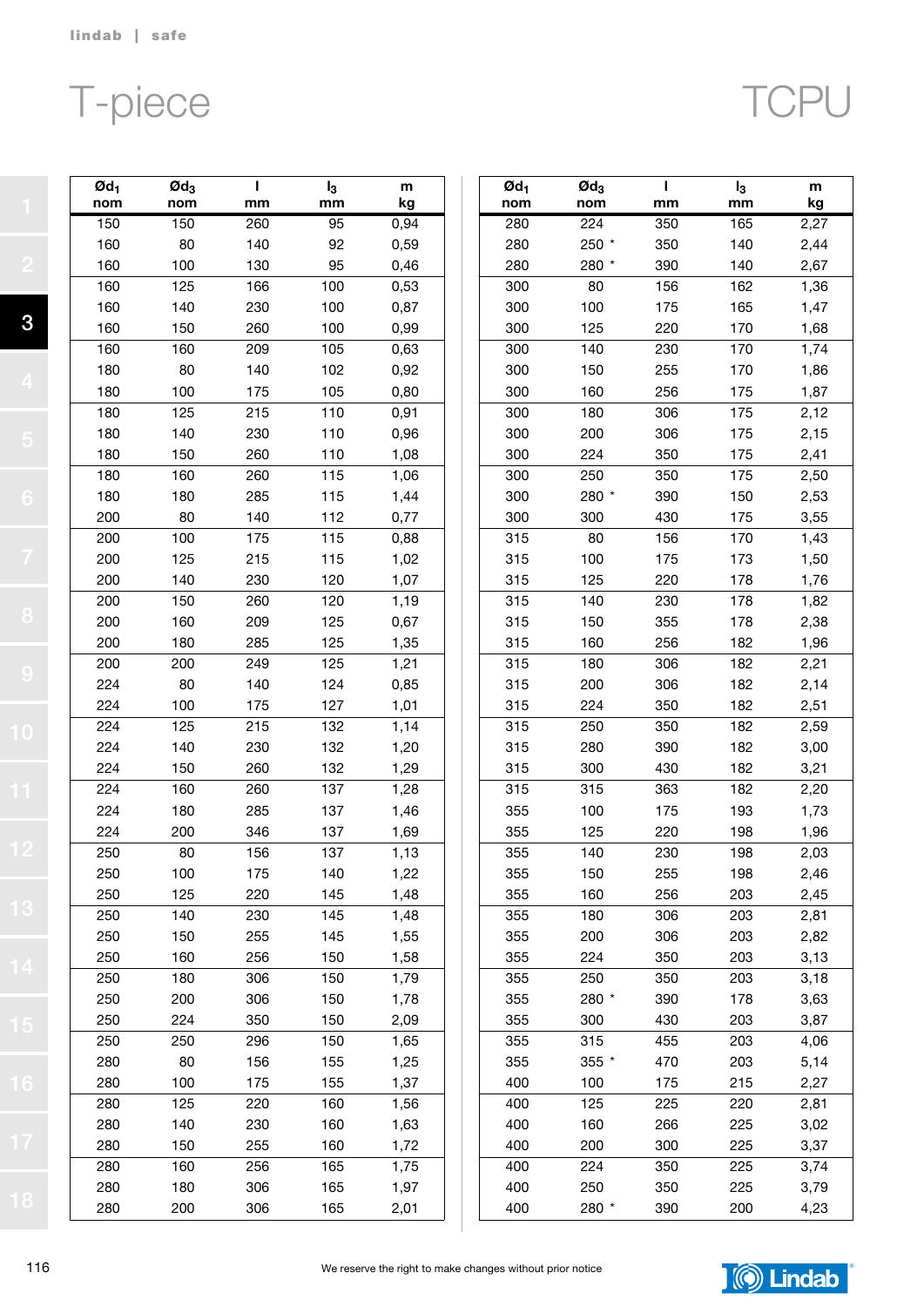# T-piece

|--|--|

| $Qd_1$ | $\boldsymbol{\mathsf{Qd}}_3$ | ı   | I <sub>3</sub> | m            |
|--------|------------------------------|-----|----------------|--------------|
| nom    | nom                          | mm  | mm             | kg           |
| 400    | 300                          | 430 | 225            | 4,47         |
| 400    | 315                          | 415 | 225            | 4,42         |
| 400    | 355 *                        | 470 | 225            | 5,04         |
| 400    | 400                          | 510 | 225            | 6,20         |
| 450    | 100                          | 175 | 240            | 2,76         |
| 450    | 125                          | 225 | 245            | 3,15         |
| 450    | 160                          | 266 | 250            | 3,38         |
| 450    | 200                          | 300 | 250            | 3,75         |
| 450    | 224                          | 350 | 250            | 4,16         |
| 450    | 250                          | 350 | 250            | 4,23         |
| 450    | 280 *                        | 390 | 225            | 4,64         |
| 450    | 300                          | 430 | 250            | 4,89         |
| 450    | 315                          | 415 | 250            | 4,82         |
| 450    | 355                          | 470 | 250            | 5,16         |
| 450    | 400                          | 510 | 250            | 5,81         |
| 450    | 450 *                        | 550 | 225            | 6,99         |
| 500    | 100                          | 175 | 265            | 3,06         |
| 500    | 125                          | 225 | 270            | 3,35         |
| 500    | 160                          | 266 | 275            | 3,77         |
| 500    | 200                          | 300 | 275            | 4,14         |
| 500    | 250                          | 350 | 275            | 4,68         |
| 500    | 300                          | 430 | 275            | 5,36         |
| 500    | 315                          | 415 | 275            | 5,30         |
| 500    | 355                          | 470 | 275            | 5,70         |
| 500    | 400                          | 510 | 275            | 6,34         |
| 500    | 450                          | 550 | 250            | 6,56         |
| 500    | 500 *                        | 552 | 290            | 8,27         |
| 560    | 100                          | 175 | 295            | 3,59         |
| 560    | 125                          | 225 | 300            | 3,92         |
| 560    | 160                          | 266 | 305            | 4,41         |
| 560    | 200                          | 300 | 305            | 4,78         |
| 560    | 250                          | 350 | 305            | 5,38         |
| 560    | 300                          | 430 | 280            |              |
| 560    | 315                          | 415 | 305            | 5,86<br>6,06 |
| 560    | 355                          | 470 | 305            | 6,57         |
| 560    | 400                          | 510 | 305            |              |
|        |                              |     |                | 7,08         |
| 560    | 450 *                        | 550 | 280            | 7,38         |
| 560    | 500                          | 552 | 280            | 7,57         |
| 560    | 560                          | 610 | 280            | 9,69         |
| 600    | 100                          | 175 | 315            | 3,83         |
| 600    | 125                          | 225 | 320            | 4,19         |
| 600    | 160                          | 266 | 325            | 4,73         |
| 600    | 200                          | 300 | 325            | 5,10         |
| 600    | 250                          | 350 | 325            | 5,73         |
| 600    | $300 *$                      | 430 | 300            | 6,36         |
| 600    | 315                          | 415 | 325            | 6,46         |
| 600    | 355 *                        | 470 | 300            | 6,98         |
| 600    | 400                          | 510 | 325            | 7,43         |

| Ød <sub>1</sub><br>nom | $\boldsymbol{\mathsf{Qd}}_3$<br>nom | ı<br>mm | $I_3$<br>mm | m<br>kg |
|------------------------|-------------------------------------|---------|-------------|---------|
| 600                    | 450 *                               | 550     | 300         | 7,84    |
| 600                    | 500 *                               | 552     | 300         | 7,91    |
| 600                    | 560                                 | 610     | 300         | 8,76    |
| 600                    | *<br>600                            | 650     | 300         | 10,8    |
| 630                    | 100                                 | 175     | 330         | 4,03    |
| 630                    | 125                                 | 225     | 335         | 4,41    |
| 630                    | 160                                 | 266     | 340         | 4,99    |
| 630                    | 200                                 | 300     | 340         | 5,35    |
| 630                    | 250                                 | 350     | 340         | 6,00    |
| 630                    | 300 *                               | 450     | 315         | 7,23    |
| 630                    | 315                                 | 415     | 340         | 6,77    |
| 630                    | $355*$                              | 470     | 315         | 7,18    |
| 630                    | 400                                 | 510     | 340         | 7,69    |
| 630                    | 450 *                               | 555     | 315         | 8,24    |
| 630                    | 500                                 | 552     | 340         | 8,44    |
| 630                    | $\star$<br>560                      | 610     | 315         | 9,11    |
| 630                    | 600<br>*                            | 650     | 315         | 9,58    |
| 630                    | 630                                 | 680     | 340         | 11,3    |

\* Hand made with saddle without radius.

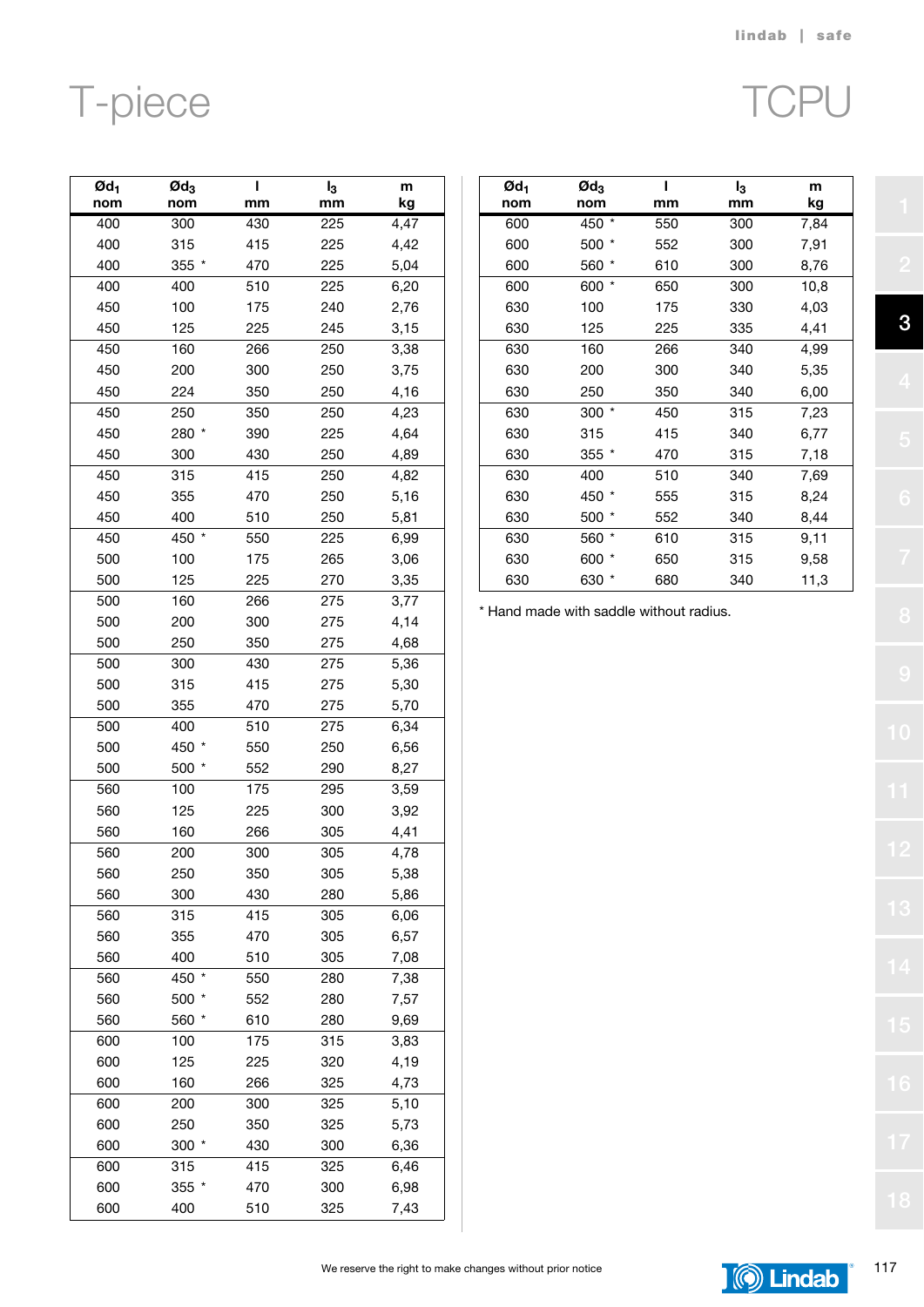# T-piece and saddle TCPU, PSU

Supply air

Diverging flow







## Diverging flow



The diagram is also applicable to reduction in  $\mathcal{O}d_2$ .



### Diverging flow